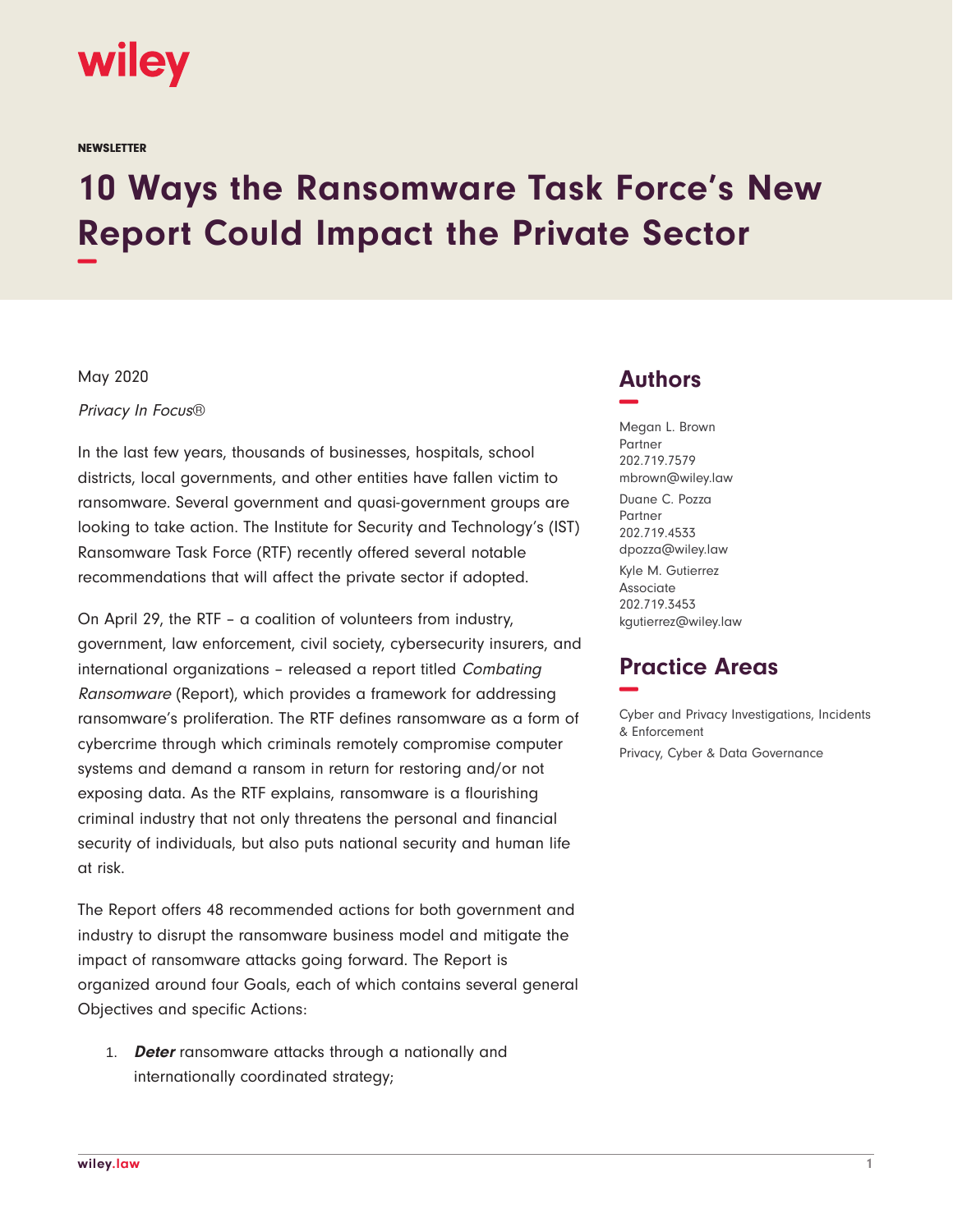- 2. **Disrupt** the ransomware business model and reduce criminal profits;
- 3. Help organizations **prepare** for ransomware attacks; and
- 4. **Respond** to ransomware attacks more effectively.

Early responses to the Report indicate that it may have a broad impact, as the federal government appears to be taking the RTF's recommendations seriously. For example, a few hours after the Report's release, U.S. Department of Homeland Security (DHS) Secretary Alejandro Mayorkas stated that the Report "will help guide a whole-of-government approach to the problem of ransomware," adding that the White House is working on its own plan to combat ransomware as well. Given this interest, below we identify 10 key recommendations in the RTF Report that could directly impact the private sector.

## **(1) Require Organizations and Incident Response Entities to Share Ransomware Payment Information with a National Government Prior to Payment**

The Report recommends that data breach disclosure laws be updated to include a pre-ransom payment disclosure requirement, in order to increase the understanding of the scope, scale, and impact of, and best ways to disrupt, ransomware attacks. The Report explains that this requirement to report prior to payment would also enable national governments to take defensive actions and help organizations understand how to develop their preparative measures.

Under this requirement, the Report explains, organizations should be required to report to a non-regulatory agency prior to payment, which in turn would then share the information with other appropriate non-regulatory agencies and (after anonymization) the RTF's recommended Ransomware Incident Response Network (RIRN). The RIRN will be explained in greater detail in Recommendation Five. The Report recommends that organizations should be required to provide the ransom date, demand, payment instructions (e.g., wallet number and transaction hashes), and amount. However, organizations should also be able to provide additional technical information when they can and use insurance providers or incident response entities to report on their behalf.

#### **(2) Require Organizations to Review Alternatives Before Making Payments**

The Report recommends that organizations should be obligated to review their alternative options before making a ransom payment. The Report explains that this requirement would allow organizations to push back on demands for immediate payment and would reveal the viability of options between payment and rebuilding their network from scratch. The Report further expresses that these reviews should be scaled to the size and criticality of the organization – for instance, such a review might only consist of two or three actions for small and medium-sized businesses.

#### **(3) Require Organizations to Conduct a Cost-Benefit Analysis Prior to Making Payments**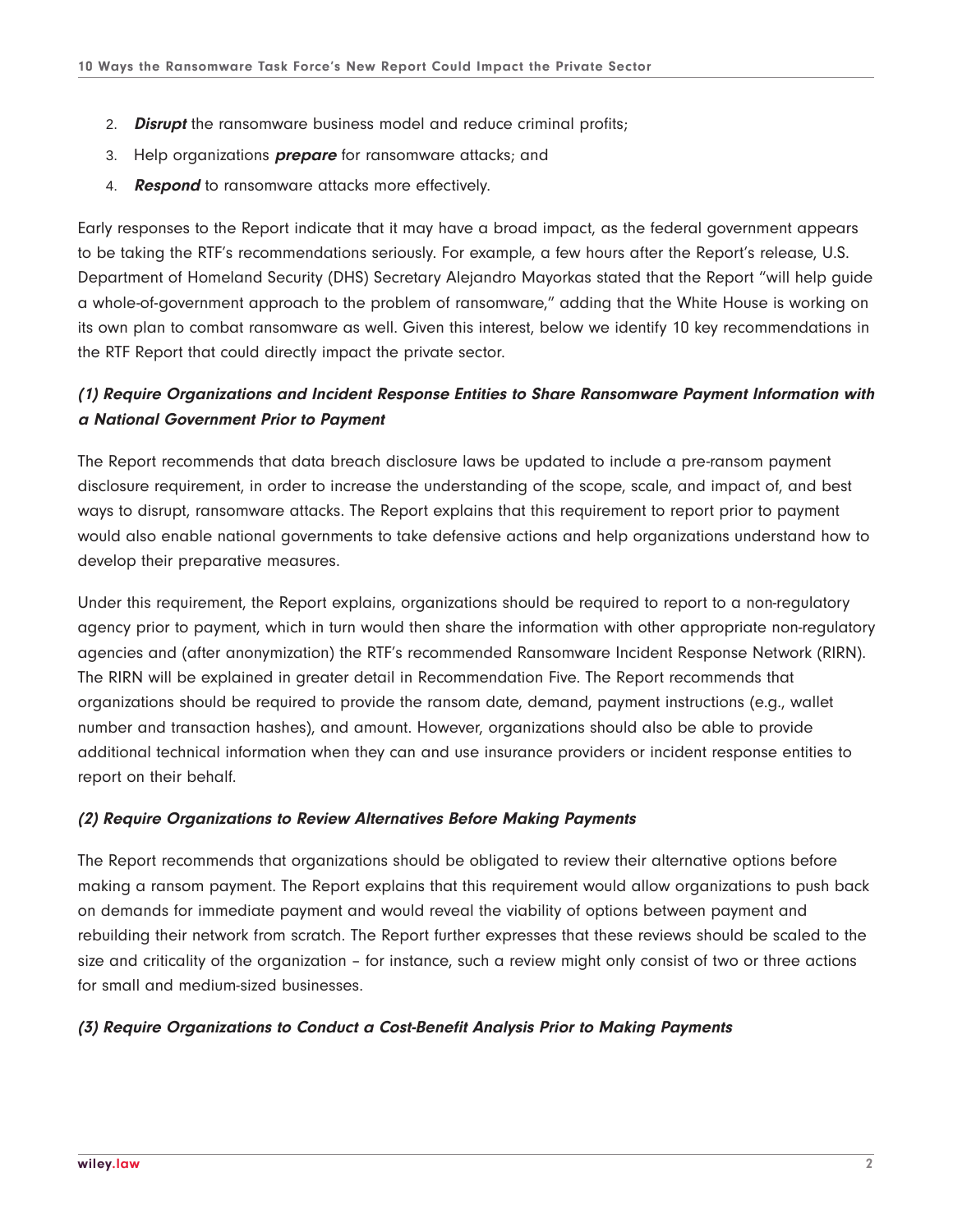The Report recommends that medium and large organizations should be required to conduct and document a cost-benefit analysis prior to making or authorizing any ransom payments. To facilitate this requirement, the Report also recommends that a standard cost-benefit analysis matrix be developed, which would also allow for inter-organization comparisons and data collection.

#### **(4) Establish a Private-Sector-Led Ransomware Threat Focus Hub**

The Report recommends that relevant private-sector organizations – including security vendors, platform providers, telecommunications providers, information sharing organizations, and cybersecurity nonprofits – should come together to operate a Ransomware Threat Focus Hub (RTFH). The RTFH would collaborate closely with the government-led Joint Ransomware Task Force (JRTF) to help fight back against ransomware operations.

The Report explains that the RTFH should serve as a central, organizing node for informal networks and collaboration as part of a public-private anti-ransomware campaign. Among other things, the RTFH would facilitate and coordinate sustained private-sector actions against an agreed-upon target list, in coordination with the government's JRTF.

#### **(5) Establish a Ransomware Incident Response Network**

The Report recommends that an array of public and private organizations agree to share information rapidly and in standardized formats as part of a Ransomware Incident Response Network (RIRN). Among other things, the RIRN would foster the sharing of ransomware incident reports, direct organizations to assist with incident response, aggregate data, and issue alerts for ongoing threats.

The Report explains that the RIRN should consist of nonprofit organizations; for-profit entities (including cybersecurity vendors, insurance providers, and incident responders); and national government agencies and law enforcement.

## **(6) Establish a Voluntary Insurance Sector Consortium**

The Report recommends that the insurance sector establish a voluntary consortium to share ransomware loss data and develop best practices around insurance underwriting and risk management in this area. The Report also suggests that this consortium work directly with both the JRTF and RTFH.

## **(7) Require More Stringent Compliance from Cryptocurrency Entities**

The Report argues that many cryptocurrency exchanges, crypto kiosks, and over-the-counter (OTC) trading "desks" are not consistently compliant with or subject to Know Your Customer (KYC), Anti-Money Laundering (AML), and Combatting Financing of Terrorism (CFT) requirements. This can help facilitate ransomware attacks, which usually rely on payment in cryptocurrencies. Thus, the Report recommends that enforcement be increased, and also that financial institutions that fund these entities impose stricter due diligence and pursue SEC enforcement of the entities that fail to register themselves properly.